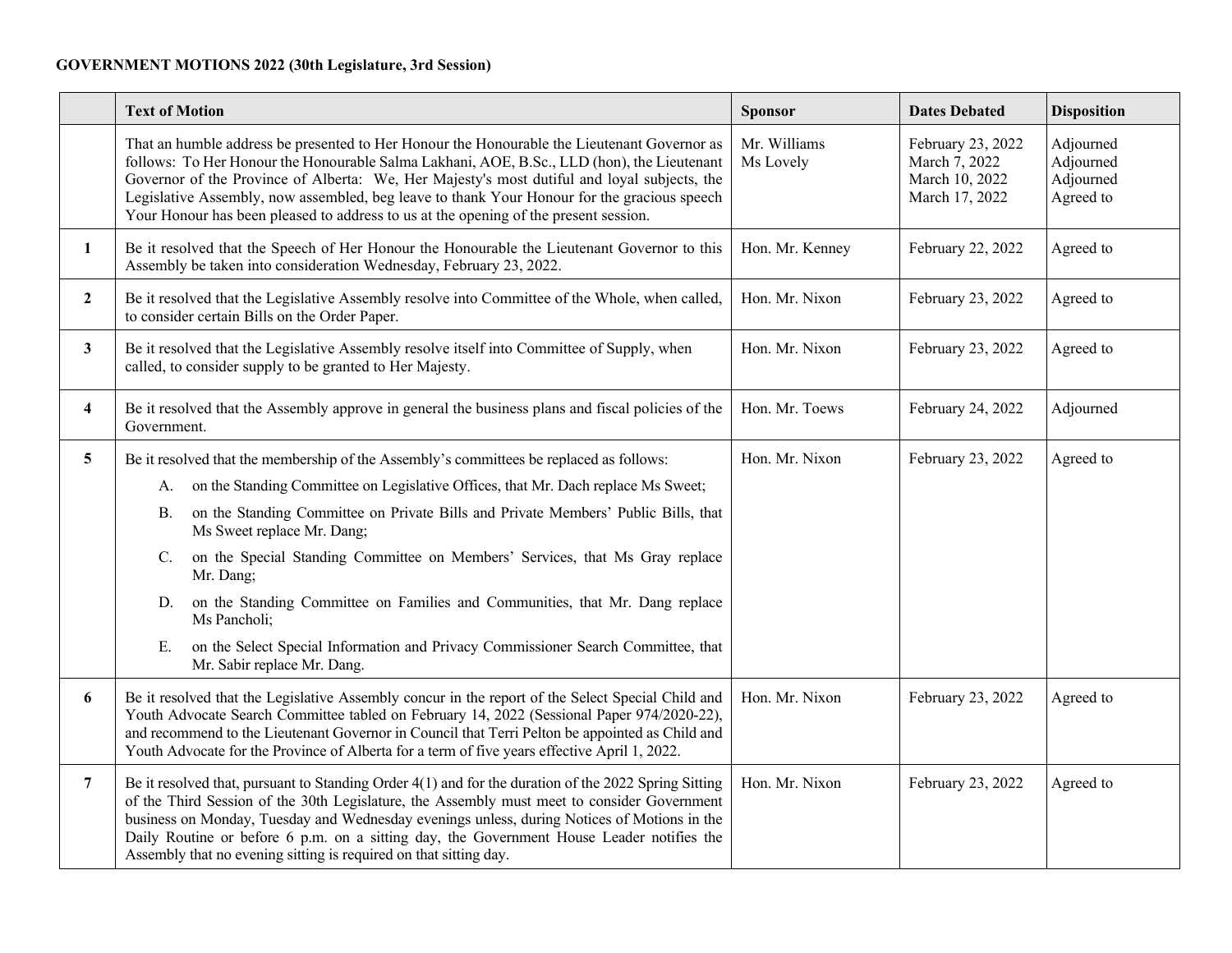|   | <b>Text of Motion</b>                                                                                                                                                                                                                                                                                                                            | <b>Sponsor</b> | <b>Dates Debated</b> | <b>Disposition</b> |
|---|--------------------------------------------------------------------------------------------------------------------------------------------------------------------------------------------------------------------------------------------------------------------------------------------------------------------------------------------------|----------------|----------------------|--------------------|
| 8 | Be it resolved that the Standing Orders of the Legislative Assembly of Alberta, effective July 1,<br>2021, be amended as follows:                                                                                                                                                                                                                | Hon. Mr. Nixon | February 23, 2022    | Agreed to          |
|   | in Standing Order 5<br>(a)                                                                                                                                                                                                                                                                                                                       |                |                      |                    |
|   | in suborder (1) by striking out "20 Members" and substituting "10<br>(i)<br>Members", and                                                                                                                                                                                                                                                        |                |                      |                    |
|   | by striking out suborder (2) and substituting the following:<br>(ii)                                                                                                                                                                                                                                                                             |                |                      |                    |
|   | (2) If, during a sitting of the Assembly, a question of quorum arises, the<br>Speaker must, on determining that a quorum is lacking                                                                                                                                                                                                              |                |                      |                    |
|   | order that the bells be sounded at the beginning of a 15-minute<br>(a)<br>interval and during the last minute of that interval,                                                                                                                                                                                                                  |                |                      |                    |
|   | on conclusion of the 15-minute interval, conduct a count of<br>(b)<br>the Members present in the Chamber, and                                                                                                                                                                                                                                    |                |                      |                    |
|   | if, on conclusion of the count the Speaker determines that<br>(c)<br>quorum is still lacking, the Speaker may declare a recess or adjourn the<br>Assembly until the next sitting day.                                                                                                                                                            |                |                      |                    |
|   | in Standing Order 7(8) by striking out "or member of the Executive Council" and<br>(b)<br>substituting "or member of the Executive Council or Deputy Government House<br>Leader";                                                                                                                                                                |                |                      |                    |
|   | in Standing Order 52.01<br>(c)                                                                                                                                                                                                                                                                                                                   |                |                      |                    |
|   | in suborder (b) by striking out "Culture, Multiculturalism and Status of<br>(i)<br>Women" and substituting "Culture and Status of Women", and                                                                                                                                                                                                    |                |                      |                    |
|   | in suborder (c) by striking out "Agriculture and Forestry" and substituting<br>(ii)<br>"Agriculture, Forestry and Rural Economic Development".                                                                                                                                                                                                   |                |                      |                    |
| 9 | Be it resolved that, despite Standing Orders 13(7), 16 and 32(4)(b) and for the duration of the 2022<br>Spring Sitting of the Third Session of the 30th Legislature, a Member may sit in and speak from<br>any seat that has not been assigned to that Member provided that the Member immediately<br>relinquishes that seat upon the request of | Hon. Mr. Nixon | February 23, 2022    | Agreed to          |
|   | (a) the Member who has been assigned that seat, or<br>(b) the Speaker.                                                                                                                                                                                                                                                                           |                |                      |                    |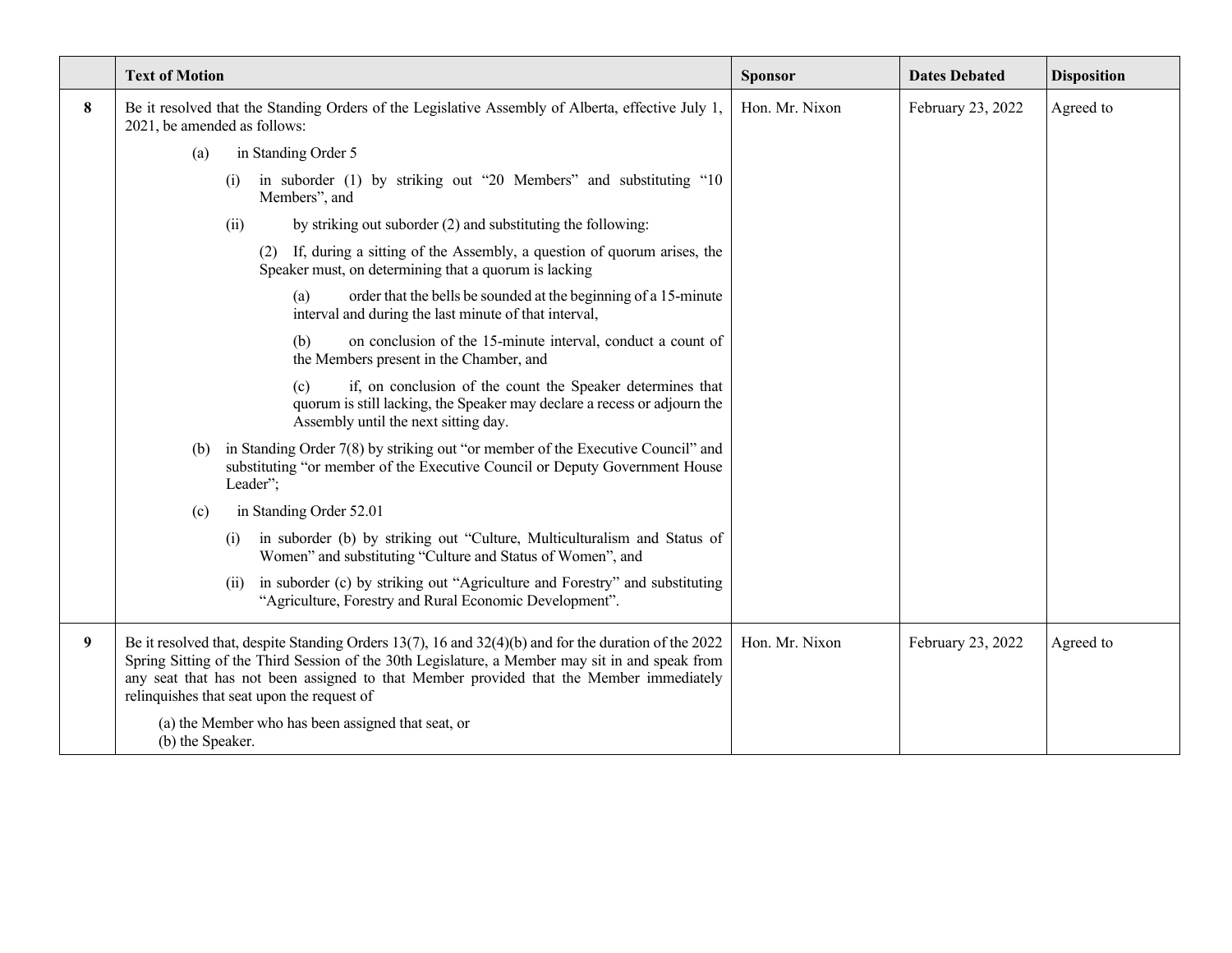|    | <b>Text of Motion</b>                                                                                                                                                                                                                                                                                                                                                                                                                                                                                                                        | <b>Sponsor</b>  | <b>Dates Debated</b> | <b>Disposition</b>       |
|----|----------------------------------------------------------------------------------------------------------------------------------------------------------------------------------------------------------------------------------------------------------------------------------------------------------------------------------------------------------------------------------------------------------------------------------------------------------------------------------------------------------------------------------------------|-----------------|----------------------|--------------------------|
| 10 | Be it resolved that the Legislative Assembly<br>condemn the unnecessary invocation of the Emergencies Act by the Government of<br>(a)<br>Canada as the Assembly is of the view that this is a measure which infringes upon the<br>constitutionally guaranteed rights of Albertans and all Canadians, including the right to<br>due process and natural justice;<br>is of the view that the Government of Canada has failed to demonstrate that the present<br>(b)                                                                            | Hon. Mr. Nixon  | February 23, 2022    | Agreed to on<br>division |
|    | circumstances meet the threshold that the law requires to invoke the Emergencies Act,<br>and that as demonstrated in Alberta, governments and law enforcement agencies already<br>have adequate authority and resources to end illegal blockades and restore order; and<br>is further of the view that this invocation of the Emergencies Act constitutes an<br>(c)<br>unnecessary intrusion into provincial jurisdiction under the Constitution of Canada.                                                                                  |                 |                      |                          |
| 11 | Be it resolved that the Legislative Assembly<br>(a) condemn the Russian invasion of Ukraine as an unprovoked and illegal act of aggression;<br>(b) affirm the solidarity of Alberta with the people of Ukraine and Albertans' support for the<br>territorial integrity and sovereignty of Ukraine; and<br>(c) call on the Government of Canada to impose the strongest possible sanctions on the<br>Russian Federation and to provide with the greatest urgency generous humanitarian<br>support to Ukraine.                                 | Hon. Mr. Kenney | February 24, 2022    | Agreed to                |
| 12 | Be it resolved that the Legislative Assembly<br>recognize that the current air travel restrictions imposed by the Government of<br>(a)<br>Canada have no measurable public health benefit and continue to impact hundreds of<br>thousands of jobs in the air travel and tourism sectors, and<br>(b) call on the Government of Canada to revoke<br>its proof of vaccination requirement for airline passengers, and<br>(i)<br>its pre-departure COVID-19 testing requirement for international airline<br>(ii)<br>passengers entering Canada. | Hon. Mr. Nixon  | March 16, 2022       | Agreed to on<br>division |
| 13 | Be it resolved that the Message from Her Honour the Honourable the Lieutenant Governor, the<br>2021-22 Supplementary Supply Estimates for the General Revenue Fund, and all matters<br>connected therewith, be referred to Committee of Supply.                                                                                                                                                                                                                                                                                              | Hon. Mr. Nixon  | March 17, 2022       | Agreed to                |
| 14 | Be it resolved that pursuant to Standing Order 61(2), the Committee of Supply shall be called<br>to consider the 2021-22 Supplementary Supply Estimates for three hours on Monday,<br>March 21, 2022.                                                                                                                                                                                                                                                                                                                                        | Hon. Mr. Nixon  | March 17, 2022       | Agreed to                |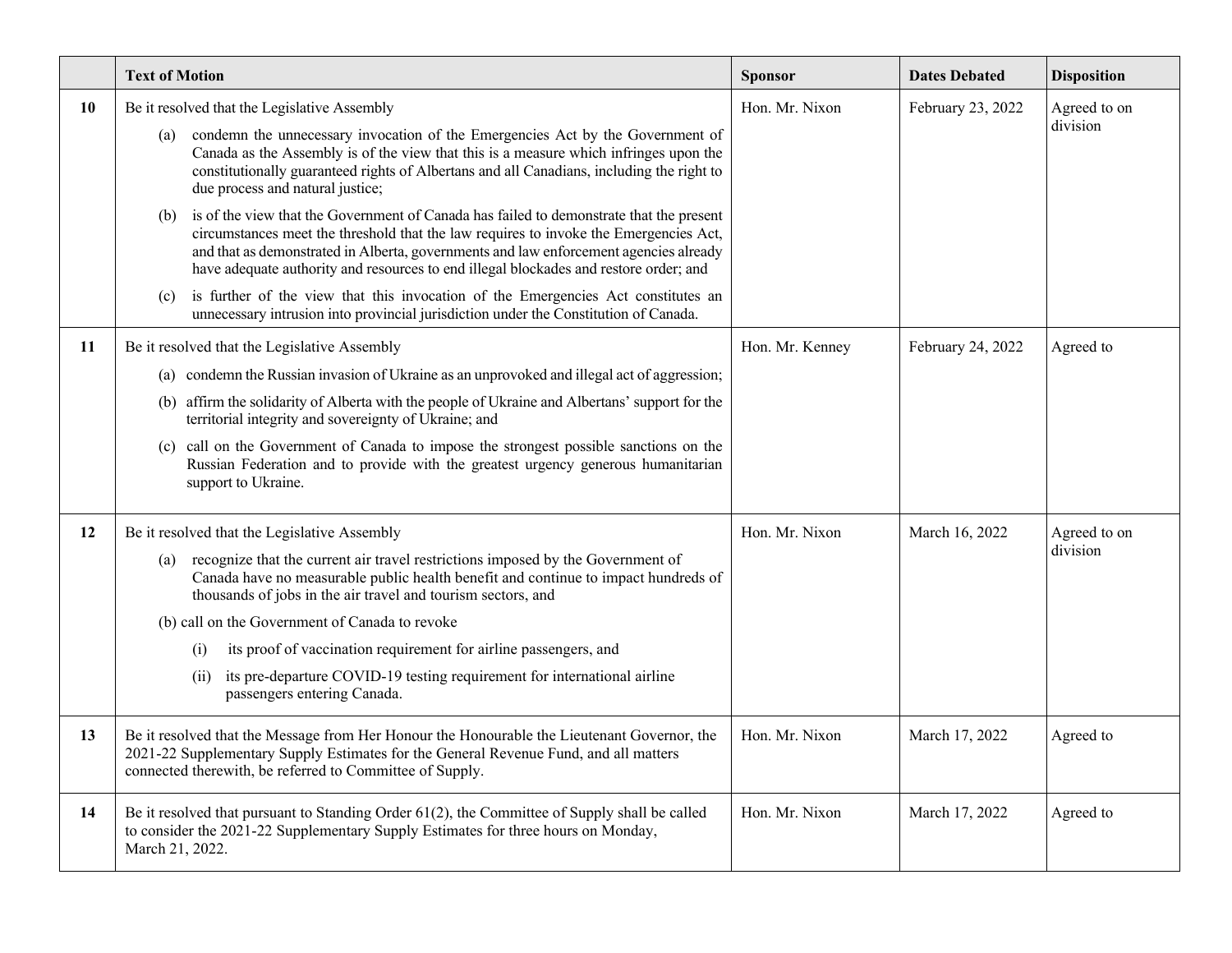|    | <b>Text of Motion</b>                                                                                                                                                                                                                                                                                                                                                                                                                                                        | Sponsor         | <b>Dates Debated</b>             | <b>Disposition</b>                    |
|----|------------------------------------------------------------------------------------------------------------------------------------------------------------------------------------------------------------------------------------------------------------------------------------------------------------------------------------------------------------------------------------------------------------------------------------------------------------------------------|-----------------|----------------------------------|---------------------------------------|
| 15 | Be it resolved that the Address in Reply to the Speech from the Throne be engrossed and<br>presented to Her Honour the Honourable the Lieutenant Governor by such Members of the<br>Assembly as are members of Executive Council.                                                                                                                                                                                                                                            | Hon. Mr. Kenney | March 17, 2022                   | Agreed to                             |
| 16 | Be it resolved that the Legislative Assembly urge the Government of Canada to immediately<br>invoke provisions to declare rail transport an essential service and implement back-to-work<br>legislation to prevent any disruption or CP work stoppage to ensure Canada's economy remains<br>uninterrupted.                                                                                                                                                                   | Hon. Mr. Nixon  | March 21, 2022                   | Agreed to on<br>division              |
| 17 | Be it resolved that the period referred to in Standing Order $74.11(2)$ be extended from 8 sitting<br>days to 11 sitting days in respect of Bill 203, Technology Innovation and Alberta Venture Fund<br>Act.                                                                                                                                                                                                                                                                 | Hon. Mr. Nixon  | March 24, 2022                   | Agreed to                             |
| 18 | Be it resolved that the Legislative Assembly call on the Government of Canada to stop its<br>planned April 1, 2022, increase of the carbon tax to \$50 per tonne and its further plan to<br>increase the carbon tax to \$170 per tonne, given that Canadian families are struggling with the<br>highest inflation in 30 years.                                                                                                                                               | Hon. Mr. Nixon  | March 29, 2022<br>March 30, 2022 | Adjourned<br>Agreed to on<br>division |
| 19 | Be it resolved that, pursuant to Standing Order 4(1) and for the duration of the 2022 Spring Sitting<br>of the Third Session of the 30th Legislature, the Assembly must sit on Tuesday, Wednesday and<br>Thursday mornings for consideration of Government business unless under Notices of Motions or<br>at any time before the Assembly adjourns on a sitting day the Government House Leader advises<br>the Assembly of the morning sittings that are no longer required. | Hon. Mr. Nixon  | March 31, 2022                   | Agreed to                             |
| 20 | Be it resolved that the Legislative Assembly                                                                                                                                                                                                                                                                                                                                                                                                                                 | Hon. Mr. Yaseen |                                  |                                       |
|    | condemn all forms of discrimination against individuals that are based on the<br>a)<br>individual's race, ethnicity, faith or gender because Albertans value religious, ethnic,<br>gender, and cultural diversity;                                                                                                                                                                                                                                                           |                 |                                  |                                       |
|    | specifically condemn all acts of Islamophobia, antisemitism and hate against the<br>b)<br>expression of all religious faiths and beliefs;                                                                                                                                                                                                                                                                                                                                    |                 |                                  |                                       |
|    | affirm the right of all Albertans to participate fully in public life, specifically the right<br>$\mathbf{c}$<br>to wear religious symbols in public without fear of punishment or physical harm; and                                                                                                                                                                                                                                                                        |                 |                                  |                                       |
|    | express its opposition to Quebec's Act Respecting the Laicity of the State, which<br>d)<br>unfairly prohibits public servants from wearing symbols of their faith while at work.                                                                                                                                                                                                                                                                                             |                 |                                  |                                       |
| 21 | Be it resolved that the membership of the Standing Committee on Private Bills and Private<br>Members' Public Bills be replaced as follows: that Mr. Singh replace Mrs. Frey.                                                                                                                                                                                                                                                                                                 | Hon. Mr. Nixon  | April 26, 2022                   | Agreed to                             |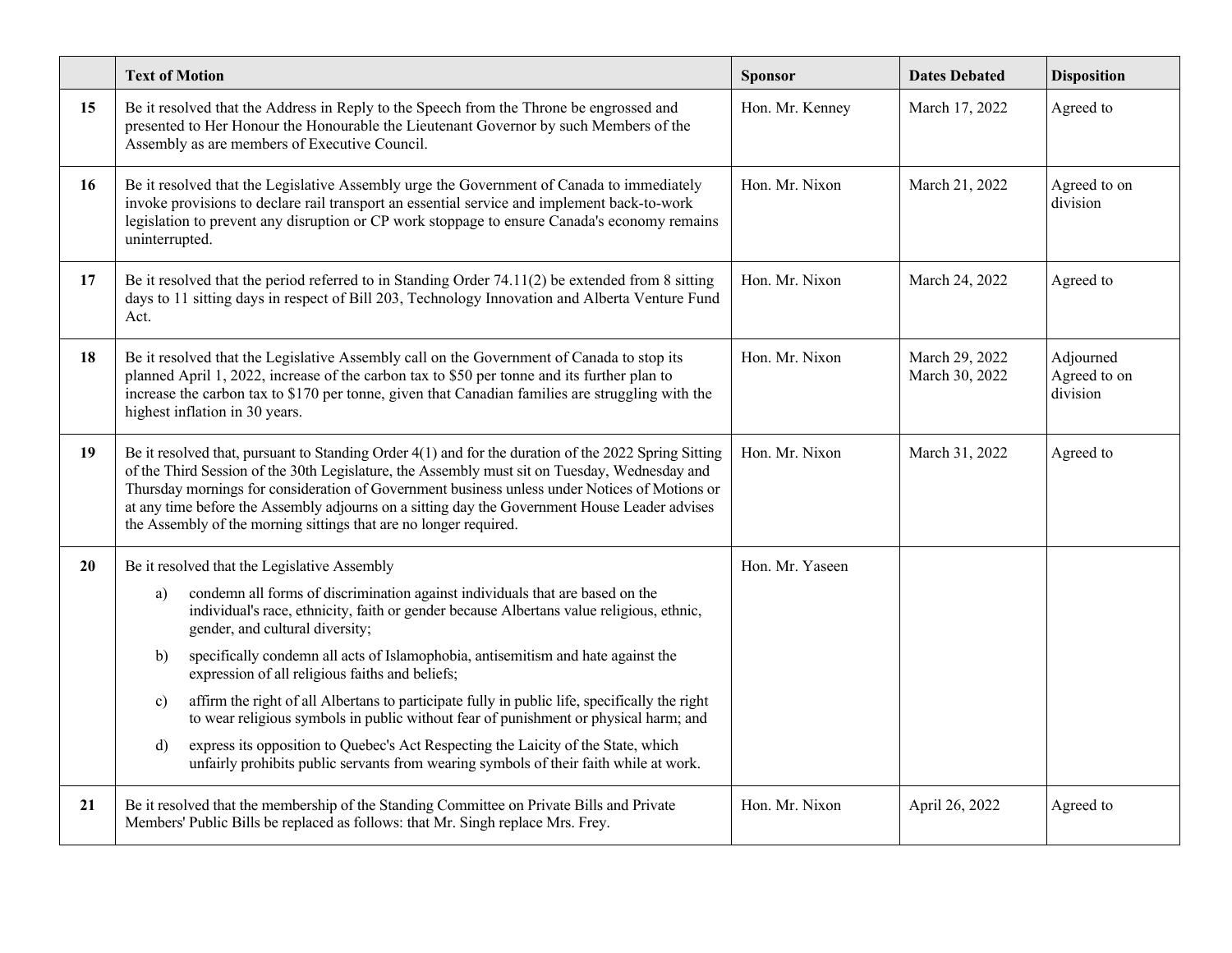|    | <b>Text of Motion</b>                                                                                                                                                                                                                                                                                                                                   | <b>Sponsor</b>  | <b>Dates Debated</b> | <b>Disposition</b> |
|----|---------------------------------------------------------------------------------------------------------------------------------------------------------------------------------------------------------------------------------------------------------------------------------------------------------------------------------------------------------|-----------------|----------------------|--------------------|
| 22 | Be it resolved that the Legislative Assembly extend the deadline by which the Select Special<br>Committee to Examine Safe Supply must submit its report to the Assembly in accordance with<br>clause 6 of Government Motion 115 from April 30, 2022, to June 30, 2022.                                                                                  | Hon. Mr. Nixon  | April 26, 2022       | Agreed to          |
| 23 | Be it resolved that, pursuant to Standing Order 3(9), the 2022 Spring Sitting of the Assembly shall<br>stand adjourned upon the Government House Leader advising the Assembly that the business for<br>the Sitting is concluded.                                                                                                                        | Hon. Mr. Nixon  | April 26, 2022       | Agreed to          |
| 24 | Be it resolved that when further consideration of Bill 18, Utility Commodity Rebate Act, is<br>resumed, not more than one hour shall be allotted to any further consideration of the Bill in<br>Second Reading, at which time every question necessary for the disposal of the Bill at this stage<br>shall be put forthwith.                            | Hon. Mr. McIver |                      |                    |
| 25 | Be it resolved that when further consideration of Bill 18, Utility Commodity Rebate Act, is<br>Hon, Mr. McIver<br>resumed, not more than one hour shall be allotted to any further consideration of the Bill in<br>Committee of the Whole, at which time every question necessary for the disposal of the Bill at<br>this stage shall be put forthwith. |                 |                      |                    |
| 26 | Be it resolved that when further consideration of Bill 18, Utility Commodity Rebate Act, is<br>resumed, not more than one hour shall be allotted to any further consideration of the Bill in Third<br>Reading, at which time every question necessary for the disposal of the Bill at this stage shall be<br>put forthwith.                             | Hon. Mr. McIver |                      |                    |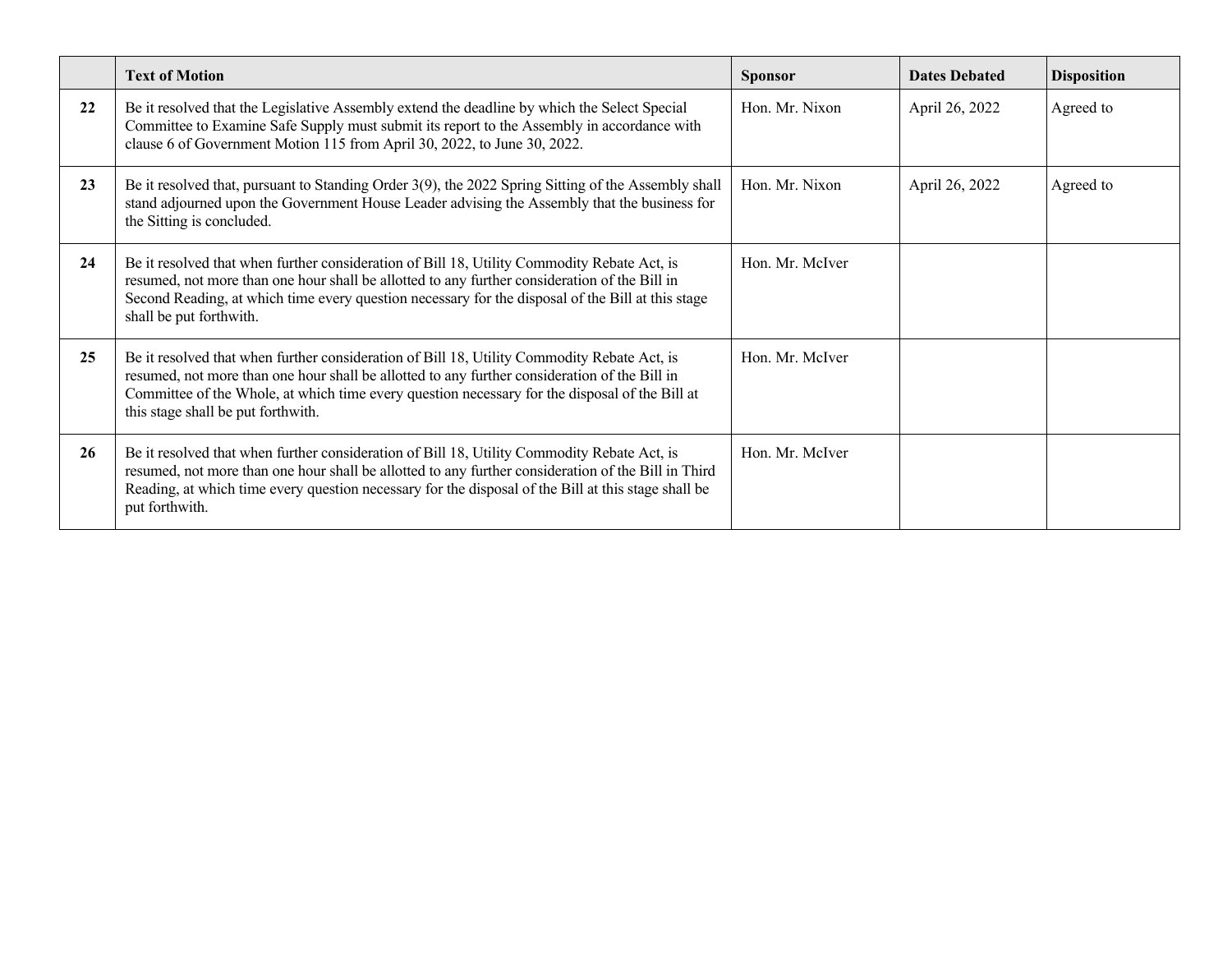|    | <b>Text of Motion</b>                                                                                                                                                                                                                                                                            |                                                 |                                                                                                                                                                                                                                                                                        | <b>Sponsor</b> | <b>Dates Debated</b> | <b>Disposition</b> |
|----|--------------------------------------------------------------------------------------------------------------------------------------------------------------------------------------------------------------------------------------------------------------------------------------------------|-------------------------------------------------|----------------------------------------------------------------------------------------------------------------------------------------------------------------------------------------------------------------------------------------------------------------------------------------|----------------|----------------------|--------------------|
| 27 | Be it resolved that:                                                                                                                                                                                                                                                                             |                                                 |                                                                                                                                                                                                                                                                                        | Hon. Mr. Nixon | May 12, 2022         | Agreed to          |
|    | A Select Special Ombudsman and Public Interest Commissioner Search Committee of the<br>1.<br>Legislative Assembly be appointed, consisting of the following Members, namely:                                                                                                                     |                                                 |                                                                                                                                                                                                                                                                                        |                |                      |                    |
|    | Nixon (Chair)<br>Rosin (Deputy Chair)<br>Aheer                                                                                                                                                                                                                                                   | Armstrong-Homeniuk<br><b>Bilous</b><br>Goehring | Sabir<br>Singh<br>Williams                                                                                                                                                                                                                                                             |                |                      |                    |
|    | for the purpose of inviting applications for the positions of Ombudsman and Public Interest<br>Commissioner, and to recommend to the Assembly the applicant it considers most suitable<br>to each position;                                                                                      |                                                 |                                                                                                                                                                                                                                                                                        |                |                      |                    |
|    | Reasonable disbursements by the Committee for advertising, staff assistance, equipment and<br>2.<br>supplies, rent, travel, and other expenditures necessary for the effective conduct of its<br>responsibilities shall be paid, subject to the approval of the Chair;                           |                                                 |                                                                                                                                                                                                                                                                                        |                |                      |                    |
|    | In carrying out its responsibilities, the Committee may, with the concurrence of the head of<br>3.<br>the department, utilize the services of members of the public service employed in that<br>department, and of the staff employed by the Assembly;                                           |                                                 |                                                                                                                                                                                                                                                                                        |                |                      |                    |
|    | The Committee may, without leave of the Assembly, sit during a period when the Assembly<br>4.<br>is adjourned or prorogued;                                                                                                                                                                      |                                                 |                                                                                                                                                                                                                                                                                        |                |                      |                    |
|    | 5.<br>Assembly.                                                                                                                                                                                                                                                                                  |                                                 | When its work has been completed, the Committee shall report to the Assembly if it is sitting;<br>during a period when the Assembly is adjourned or prorogued, the Committee may release<br>its report by depositing a copy with the Clerk and forwarding a copy to each Member of the |                |                      |                    |
| 28 | Be it resolved that the Legislative Assembly extend the deadline by which the Select Special Real<br>Property Rights Committee must submit its report to the Assembly from June 15, 2022, as set under<br>Government Motion 106 of the Second Session, to June 30, 2022.                         |                                                 | Hon. Mr. Nixon                                                                                                                                                                                                                                                                         | May 24, 2022   | Agreed to            |                    |
| 29 | Be it resolved that                                                                                                                                                                                                                                                                              |                                                 | Hon. Mr. Nixon                                                                                                                                                                                                                                                                         | May 25, 2022   | Agreed to            |                    |
|    | the Personal Information Protection Act be referred to the Standing Committee on Alberta's<br>a)<br>Economic Future and the Committee shall be deemed to be the special committee of the<br>Assembly for the purpose of conducting a comprehensive review pursuant to section 63 of<br>that Act; |                                                 |                                                                                                                                                                                                                                                                                        |                |                      |                    |
|    | b)<br>is adjourned or prorogued; and                                                                                                                                                                                                                                                             |                                                 | the Committee may, without leave of the Assembly, sit during a period when the Assembly                                                                                                                                                                                                |                |                      |                    |
|    | in accordance with section $63(2)$ of the Personal Information Protection Act, the Committee<br>c)<br>must submit its report to the Assembly within 18 months after beginning its review and that<br>report is to include any amendments recommended by the Committee.                           |                                                 |                                                                                                                                                                                                                                                                                        |                |                      |                    |